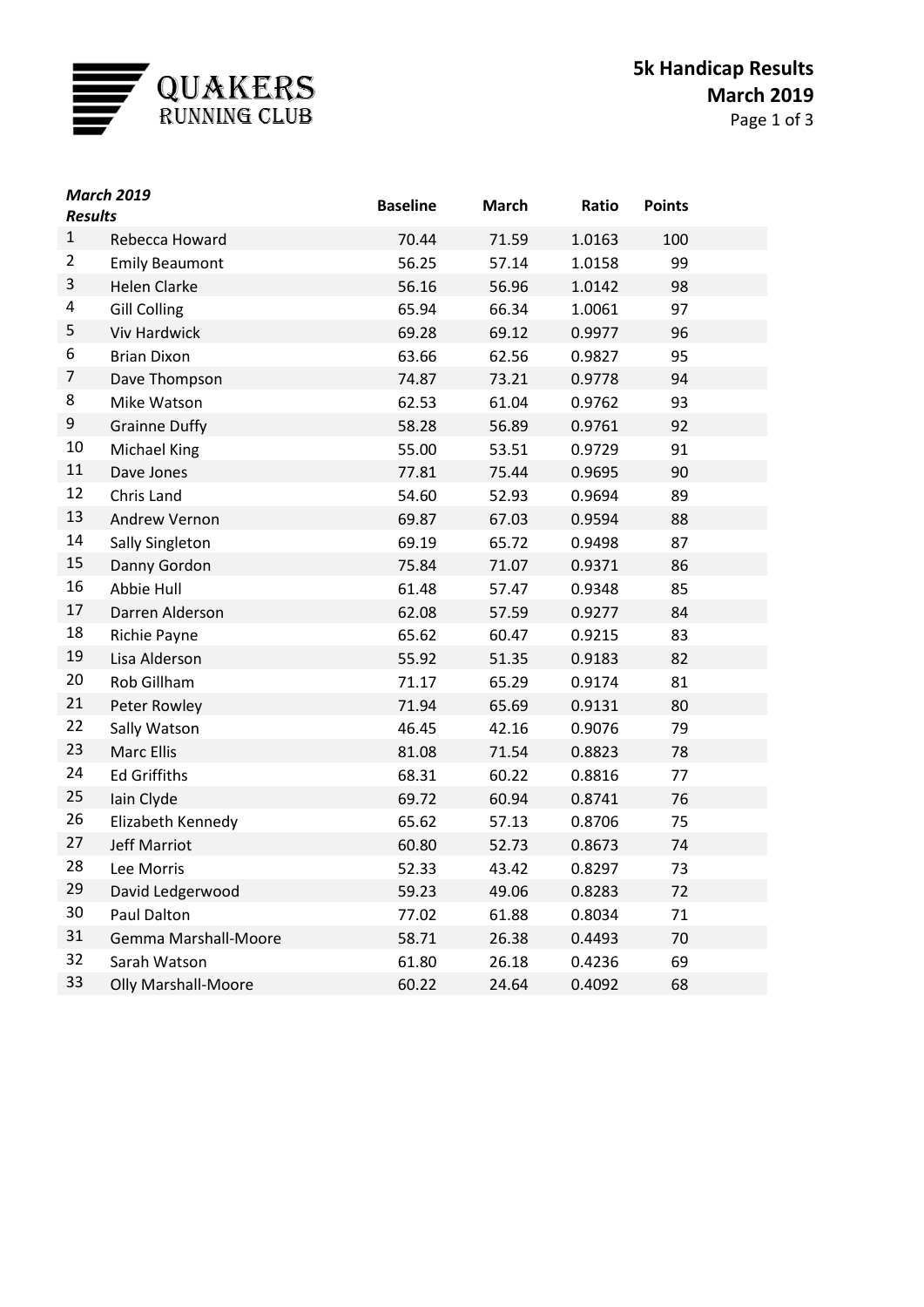

| <b>March 2019 Cumulative Scores</b><br><b>Results</b> |                          | Jan         | Feb         | Mar              | <b>Total</b> |
|-------------------------------------------------------|--------------------------|-------------|-------------|------------------|--------------|
| $\mathbf{1}$                                          | <b>Emily Beaumont</b>    | 98          | 99          | 99               | 296          |
| $\overline{2}$                                        | Michael King             | 95          | 95          | 91               | 281          |
| 3                                                     | Dave Thompson            | 84          | 97          | 94               | 275          |
| 4                                                     | Mike Watson              | 92          | 88          | 93               | 273          |
| 5                                                     | <b>Grainne Duffy</b>     | 82          | 93          | 92               | 267          |
| 6                                                     | Chris Land               | 87          | 86          | 89               | 262          |
| 7                                                     | <b>Helen Clarke</b>      | 60          | 98          | 98               | 256          |
| 8                                                     | Danny Gordon             | 79          | 90          | 86               | 255          |
| 9                                                     | Dave Jones               | 83          | 74          | 90               | 247          |
| 10                                                    | Darren Alderson          | 73          | 79          | 84               | 236          |
| 11                                                    | David Ledgerwood         | 77          | 75          | 72               | 224          |
| 12                                                    | Richie Payne             | 61          | 71          | 83               | 215          |
| 13                                                    | Rob Gillham              | 56          | 73          | 81               | 210          |
| 14                                                    | <b>Gill Colling</b>      | 100         | $\mathbf 0$ | 97               | 197          |
| 15                                                    | Rebecca Howard           | $\mathbf 0$ | 94          | 100              | 194          |
| 16                                                    | <b>Viv Hardwick</b>      | 96          | 0           | 96               | 192          |
| 17                                                    | <b>Brian Dixon</b>       | $\mathbf 0$ | 92          | 95               | 187          |
| 18                                                    | <b>Andrew Vernon</b>     | 97          | $\mathbf 0$ | 88               | 185          |
| 19                                                    | <b>Rob Dent</b>          | 89          | 91          | 0                | 180          |
| 20                                                    | <b>Stuart Hardcastle</b> | 81          | 96          | 0                | 177          |
| 21                                                    | <b>Sally Singleton</b>   | $\mathbf 0$ | 83          | 87               | 170          |
| 22                                                    | Dave Whittle             | 78          | 89          | $\mathbf 0$      | 167          |
| 23                                                    | Lisa Alderson            | $\mathbf 0$ | 84          | 82               | 166          |
| 24                                                    | <b>Malcolm Hewitson</b>  | 90          | 76          | $\boldsymbol{0}$ | 166          |
| 25                                                    | Ty Hankinson             | 76          | 80          | $\mathbf 0$      | 156          |
| 26                                                    | Peter Rowley             | 69          | 0           | 80               | 149          |
| 27                                                    | Iain Clyde               | $\mathbf 0$ | 69          | 76               | 145          |
| 28                                                    | <b>Ed Griffiths</b>      | 65          | 0           | 77               | 142          |
| 29                                                    | <b>Jeff Marriot</b>      | $\pmb{0}$   | 68          | 74               | 142          |
| 30                                                    | Dawn Johnston            | 62          | 78          | 0                | 140          |
| 31                                                    | Michael Joyeux           | 74          | 65          | 0                | 139          |
| 32                                                    | Paul Ryan                | 59          | 66          | 0                | 125          |
| 33                                                    | Phill Johnston OBI-WAN   | 53          | 70          | 0                | 123          |
| 34                                                    | <b>Michael Kipling</b>   | $\mathbf 0$ | 100         | 0                | 100          |
| 35                                                    | <b>Adrian Cottam</b>     | 99          | 0           | 0                | 99           |
| 36                                                    | Hannah Alderson          | 94          | 0           | 0                | 94           |
| 37                                                    | Andy Whittam             | 93          | 0           | 0                | 93           |
| 38                                                    | <b>Phil Rutter</b>       | 91          | 0           | 0                | 91           |
| 39                                                    | lan Hart                 | 88          | 0           | 0                | 88           |
| 40                                                    | Janette Croft            | $\mathbf 0$ | 87          | 0                | 87           |
| 41                                                    | Julie Bell               | 86          | 0           | 0                | 86           |
| 42                                                    | Tom Chapman              | 85          | 0           | 0                | 85           |
| 43                                                    | Wendy Thompson           | $\pmb{0}$   | 85          | 0                | 85           |
| 44                                                    | Abbie Hull               | $\pmb{0}$   | $\pmb{0}$   | 85               | 85           |